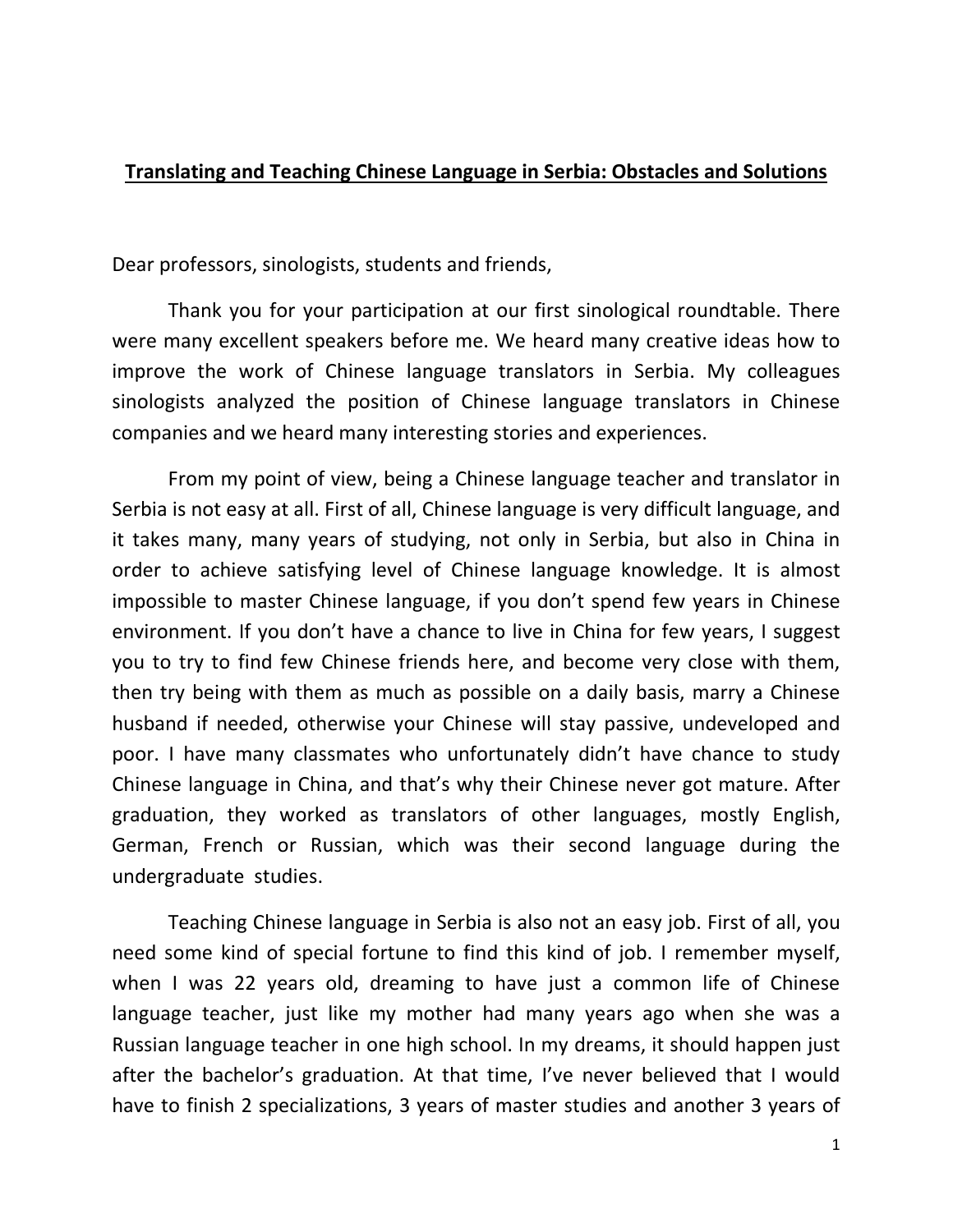PhD studies in China at the prestigious Beijing Normal University, which is altogether 8 years of studies in different scientific fields in China. You can say  $-1$ spent one significant period of life there, and all that was only to finally get the chance to be a common teacher of Chinese language here in Serbia. In other words, other linguists need 4 years of bachelor studies to get the chance to teach the language that they graduated from, and we, sinologists, sometimes need 12 years of the highest level studies to fulfill the most modest dreams.

Nowadays in Serbia, there are not many places where you can teach Chinese language. Primary and secondary schools are covered by native Chinese teachers, and Serbian teachers of Chinese language can't get the chance to work there. The salary is paid by Chinese government, and that's why there are no teachers who are Serbs. As far as I know, there are only two secondary schools in Serbia – Belgrade Philological Gymnasium and Gymnasium of Karlovci, where Chinese language is taught by Serbian teachers of Chinese language.

 Speaking of the Universities, there are only few places where Serbian teachers of Chinese language can try to find a job, but the salaries are very modest, and most of the sinologists who sacrificed many years of their lives in China obtaining masters or doctoral degrees are not ready to work for such a modest sum of money. Unfortunately, our government doesn't value the knowledge of Chinese language, and the Chinese government is only interested to financially support native Chinese teachers, which is, of course, only natural and normal.

 Since the environment and conditions for Serbian teachers of Chinese language are not so favorable, most of sinologists are focused on finding stable jobs in Chinese companies, which are, fortunately, due to the expansion of Chinese economical impact in central and south-eastern Europe, recently getting more and more present on Serbian business stage. Serbian sinologists turn towards Chinese projects and find temporary or permanent employment in Chinese companies. Some of the sinologists decide to be freelance interpreters, which is also well paid at the moment. Sinologists who have a gift of doing business, even establish their own companies and do import and export with the